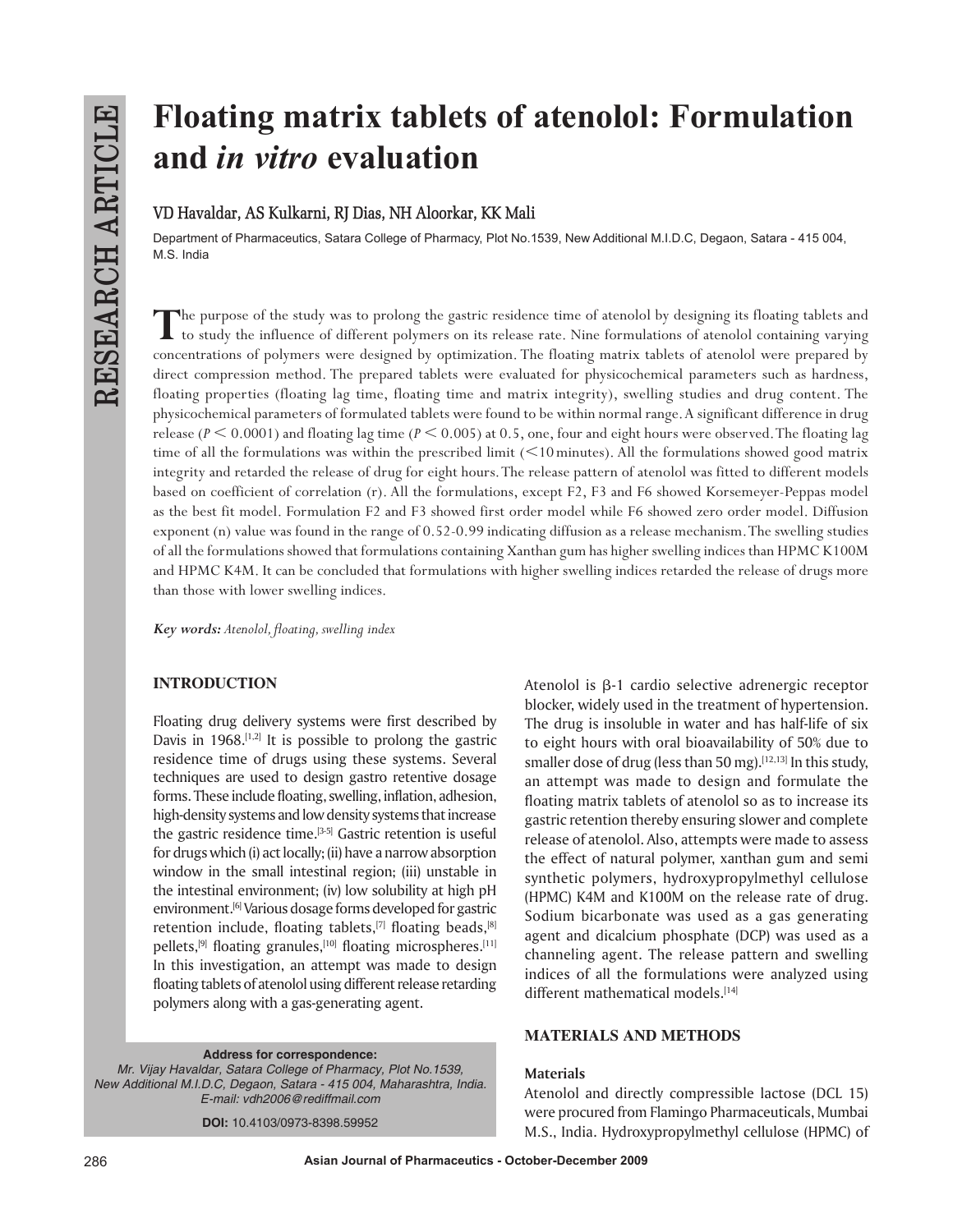two different viscosity grades (HPMC K4M, HPMC K100M) and xanthan gum (Rheogel®, Iranex, Rouen, France) 120-mesh size were received from Ajanta Pharmaceuticals Ltd, Mumbai, M.S., India. Other ingredients used were of analytical grade.

#### **Methods**

## *Preparation of floating tablets*

Floating tablets of atenolol were prepared by direct compression method employing sodium bicarbonate as gas-generating agent. HPMC K4M, HPMC K100M and xanthan gum were used as rate controlling polymers. The concentrations of the above ingredients were optimized on the basis of trial preparation of the tablets.

All the ingredients [Table 1] were weighed accurately. The drug was mixed with the release rate retarding polymers and other excipients in ascending order of their weight. The powder mix was blended for 20minutes to have uniform distribution of drug in the formulation. About 350mg of the powder mix was weighed accurately and fed into the die of single punch machinery (Cadmach, Ahmedabad, India) and compressed at 3 N compression force using 10mm concave punches.

#### *Floating characteristics*

Floating characteristics of the prepared formulations were determined using USPXXIII paddle apparatus (Electrolab, TDT- 06P, Mumbai, India.) under sink conditions. The dissolution medium was 900 ml of 0.1 N HCl (pH 1.2) and temperature of which was maintained to 37 plus/minus  $0.5^{\circ}$ C throughout the study. The time between the introduction of tablet and its buoyancy on the gastric fluid required for the tablet to float on the gastric fluid (floating lag time) and the time during which dosage forms remain buoyant (floatation duration) were measured. The integrity of the test tablets was observed visually during study (matrix integrity).

#### **Drug content**

Six tablets from each formulation were weighed and powdered. Powder equivalent to the average weight of the tablet was weighed accurately and transferred into a

100 ml volumetric flask and dissolved in a suitable quantity of methanol. The solution was made up to the mark and mixed well. A portion of sample was filtered and analyzed by a spectrophotometer (Shimadzu UV1700, Japan) at 225 nm.[15]

#### *Drug release*

Dissolution tests were conducted in triplicate for all formulations in a USPXXIII tablet dissolution apparatus (Electrolab, TDT-06P, Mumbai, India). The dissolution medium was 900 ml 0.1N HCl (pH 1.2) at  $37 \pm 0.5^{\circ}$ C with a stirring speed of 50 RPM. At predetermined time intervals, two ml samples were withdrawn and sink conditions maintained. The samples were analyzed for drug release by measuring the absorbance at 225 nm using spectrophotometric method (Shimadzu UV, 1700, Japan). The drug release data was analyzed to study release kinetics using zero order, first order, Korsemeyer- Peppas and Higuchi equations.<sup>[16,17]</sup>

#### Zero order equation

$$
\text{\% Drug released} = kt \tag{1}
$$

Where,  $k = constant$ ,  $t = time$ First order equation

$$
\log \frac{1}{6} \text{unrelease d} = \frac{kt}{2.303} \tag{2}
$$

Korsemeyer- Peppas equation,

Log drug released = 
$$
\log k + n \log t
$$
 (3)  
Where, n = release exponent  
High's equation

% Drug released = 
$$
kt^{0.5}
$$
 (4)

Per cent dissolution efficiency and mean dissolution time were calculated for all formulations.<sup>[18,19]</sup>

**Table 1: Formulations of floating matrix tablets of atenolol**

| Ingredients/formulations      | F1                       | F <sub>2</sub> | F <sub>3</sub> | F4    | F <sub>5</sub> | F6                       | F7    | F <sub>8</sub> | F9    |
|-------------------------------|--------------------------|----------------|----------------|-------|----------------|--------------------------|-------|----------------|-------|
| Atenolol                      | 50                       | 50             | 50             | 50    | 50             | 50                       | 50    | 50             | 50    |
| HPMC K100M                    | 35                       | 70             | 105            |       | ٠              | $\overline{\phantom{0}}$ |       |                |       |
| <b>HPMC K4M</b>               |                          |                |                | 35    | 70             | 105                      |       |                |       |
| Xanthan gum                   | $\overline{\phantom{a}}$ |                |                |       | -              |                          | 35    | 70             | 105   |
| Sodium bicarbonate            | 35                       | 35             | 35             | 35    | 35             | 35                       | 35    | 35             | 35    |
| Dicalcium phosphate           | 17.5                     | 17.5           | 17.5           | 17.5  | 17.5           | 17.5                     | 17.5  | 17.5           | 17.5  |
| Magnesium stearate            | 3.5                      | 3.5            | 3.5            | 3.5   | 3.5            | 3.5                      | 3.5   | 3.5            | 3.5   |
| Directly compressible lactose | 205.5                    | 170.5          | 135.5          | 205.5 | 170.5          | 135.5                    | 205.5 | 170.5          | 135.5 |
| Talc                          | 3.5                      | 3.5            | 3.5            | 3.5   | 3.5            | 3.5                      | 3.5   | 3.5            | 3.5   |
| Total (mg)                    | 350                      | 350            | 350            | 350   | 350            | 350                      | 350   | 350            | 350   |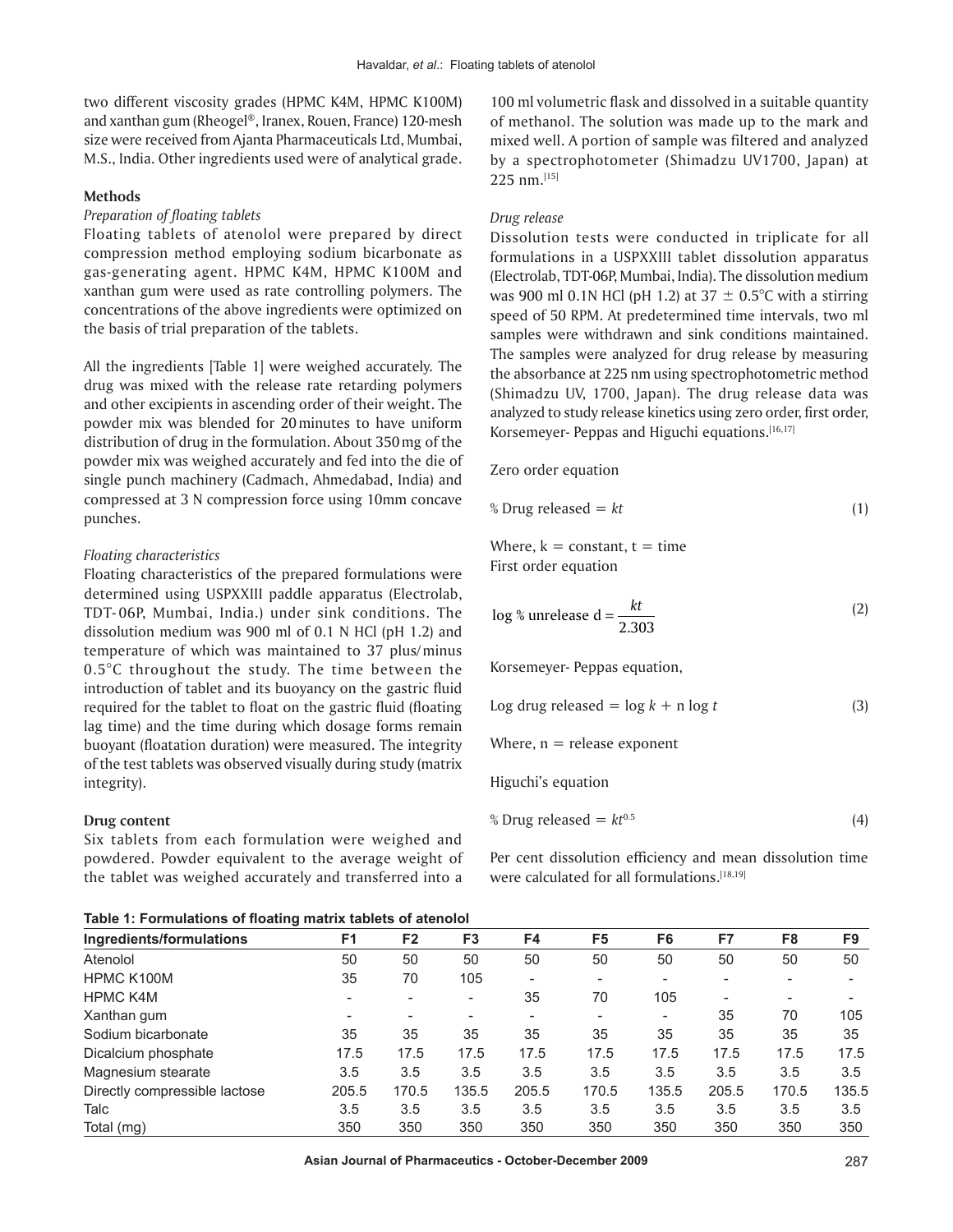#### *Determination of swelling index*

The swelling behavior of a dosage unit was measured by studying its weight gain. The swelling index of tablets was determined by placing the tablets in the basket of dissolution apparatus using dissolution medium 0.1NHCl at  $37 \pm 0.5^{\circ}$ C. After 0.5, one, two, three, four, five, six, seven and eight hours, each dissolution basket containing tablet was withdrawn and blotted with tissue paper to remove the excess water and weighed on the analytical balance (Shimadzu, AX 120). The experiment was performed in triplicate for each time point. Swelling index was calculated by using the following formula.<sup>[20]</sup>

(We't weight of tablet - Dry weight  
\nSwelling index = 
$$
\frac{\text{of tablet}}{\text{Dry weight of tablet}}
$$
)\n

#### *Hardness*

Hardness of the prepared formulations was determined using Monsanto hardness tester (Rolex, Chandigarh, India)<sup>[21]</sup>  $(n = 10)$ .

#### **Statistical analysis**

Analysis of variance (ANOVA) was performed to find out significant difference in drug released at 0.5, one, four and eight hours, floating lag time at 0.5, one, four, eight hours, swelling index at one, four and eight hours from all formulations.

#### **RESULTS AND DISCUSSION**

#### **Floating characteristics**

When the floating matrix tablets containing gas-generating agents were exposed to 0.1N HCl, hydrochloric acid reacted with sodium bicarbonate in the floating tablet inducing  $\mathrm{CO}_2$  formation. The generated gas was entrapped into the matrix of swollen polymer matrix and well protected by gel formed by hydration of polymers, which led to floating of the dosage forms.<sup>[22,23]</sup>

A 10% concentration of sodium bicarbonate was found optimum to impart floating. It was observed that the concentration of sodium bicarbonate less than 10% led to slow reaction that prolonged the floating lag time up to 1.5 h. Hardness of four to  $4.5 \text{ kg/cm}^2$  was found optimum to impart the compactness to the system. Swelling of the tablets depends on the type of polymer and its concentration. Floating lag time of the tablets was found to be the function of polymer concentration [Table 2]. This may be because at lower concentrations the polymers have less ability to form gel. $[24]$ 

All the formulations showed good matrix integrity probably because of the compactness of the system which is necessary to prevent the sweep of the tablet in lower part of gastrointestinal tract during interdigestive myoelectric cycle. The tablet floats on the dissolution medium for 24 hours because of the presence of internal voids in the dry center of tablets (porosity) due to increased bulk volume.

#### **Drug content**

Atenolol content was found within the specifications (92.5% to 107.5%).[25]

#### *In vitro* **drug release**

*In vitro* dissolution studies for all the formulations showed controlled release of drug for eight hours. When the floating tablets were exposed to dissolution medium, the medium penetrated into the free spaces between macromolecular chains of the polymer. After solvation of the polymer chain, the dimension of the polymer molecule is increased due to the polymer relaxation by stress of the penetrated solvent. This led to swelling which is characterized by the formation of a gel like network surrounding the tablet. HPMC is a hydrophilic polymer that forms a surface barrier around the matrix tablet.<sup>[26]</sup> The higher rate and extent of drug release was observed from the formulations based on HPMC K4M and HPMC K100M than those based on Xanthan gum [Table 3]. It was observed that the formulations containing xanthan gum showed slower release of drug [Figure 1] than those containing HPMC K100M [Figure 2] and HPMC K4M [Figure 3]. This is because of higher degree of swelling due to water uptake and small amount of erosion due to polymer relaxation.

Under experimental conditions, the drug diffusivity in HPMC is higher than in xanthan gum gel. The release of atenolol from all the formulations fitted to different release kinetic models. The comparative effect of three different polymers on the

#### **Table 2: Evaluation of physicochemical parameters of atenolol**

| <b>Formulation</b><br>code | Drug content %<br>$\pm$ S.D (n=3) | Hardness $\pm$ S.D.<br>$(n=10)$ | <b>Floating lag time</b><br>$(min.) \pm S.D.$ | <b>Floating</b><br>duration (h) $(n=3)$ | <b>Matrix</b><br>integrity | <b>Swelling index</b><br>$\pm$ S.D (n = 3) |  |
|----------------------------|-----------------------------------|---------------------------------|-----------------------------------------------|-----------------------------------------|----------------------------|--------------------------------------------|--|
| F <sub>1</sub>             | $98.25 \pm 3.01$                  | $4.4 \pm 0.28$                  | $7 \pm 1.0$                                   | $22.7 \pm 0.05$                         | Very good                  | $0.771 \pm 0.01$                           |  |
| F <sub>2</sub>             | $102.03 \pm 2.45$                 | $4.3 \pm 0.18$                  | $6 \pm 0.05$                                  | $23 \pm 1.00$                           | Very good                  | $1.0453 \pm 0.01$                          |  |
| F <sub>3</sub>             | $99.70 \pm 3.5$                   | $4.5 \pm 0.32$                  | $5 \pm 1.75$                                  | $24 \pm 1.05$                           | Very good                  | $1.5026 \pm 0.06$                          |  |
| F4                         | $100.81 \pm 0.72$                 | $4.4 \pm 0.31$                  | $9 \pm 0.01$                                  | $12 \pm 0.05$                           | Very good                  | $0.6215 \pm 0.03$                          |  |
| F <sub>5</sub>             | $97.23 \pm 0.25$                  | $4.4 \pm 0.25$                  | $7 \pm 0.03$                                  | $15 \pm 0.05$                           | Very good                  | $0.7310 \pm 0.00$                          |  |
| F <sub>6</sub>             | $99.17 \pm 1.42$                  | $4.6 \pm 0.36$                  | $6 \pm 0.04$                                  | $17 \pm 0.05$                           | Very good                  | $0.9495 \pm 0.01$                          |  |
| F7                         | $101.47 \pm 2.89$                 | $4.3 \pm 0.18$                  | $8 \pm 0.17$                                  | $24 \pm 1.00$                           | Very good                  | $1.1277 \pm 0.00$                          |  |
| F8                         | $100.01 \pm 3.01$                 | $4.4 \pm 0.12$                  | $6 \pm 0.04$                                  | $24 \pm 0.05$                           | Very good                  | $1.4767 \pm 0.018$                         |  |
| F9                         | $97.86 \pm 3.5$                   | $4.5 \pm 0.2$                   | 5 ± 0.01                                      | $24 \pm 1.05$                           | Very good                  | $1.7695 \pm 0.04$                          |  |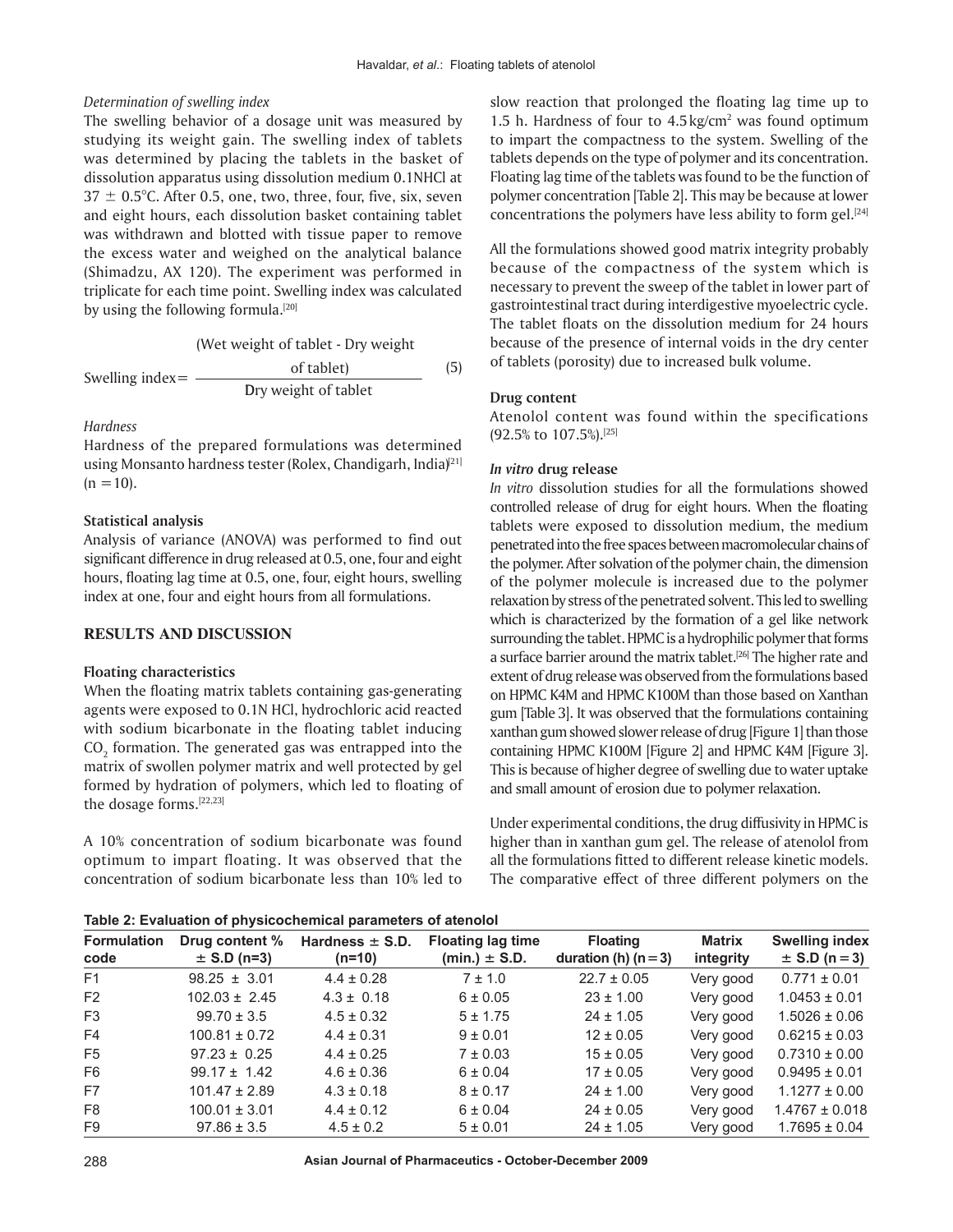release profile of atenolol from the floating formulations in terms of percentage dissolution efficiency (%DE) showed that formulations containing xanthan gum retarded the release of drug than those containing HPMC K100M and HPMC K4M. It was observed that the formulations having low values of mean dissolution time (MDT) indicated the faster release of drugs than the other formulations [Table 3]. Formulations F2 and F3 were found to follow first order model (r value 0.98 and 0.82 respectively). Formulations F6 showed zero order release model (r value 0.99) while formulations F1, F4, F5, F7, F8 and F9 showed Peppas model (r value 0.96 to 0.99). When the drug



**Figure 1:** *In vitro* release profile of atenolol from formulations F7, F8 and F9 containing 20, 30 and 40% xanthan gum respectively

| Table 3: In vitro release profile of atenolol |  |  |  |  |  |  |
|-----------------------------------------------|--|--|--|--|--|--|
|-----------------------------------------------|--|--|--|--|--|--|

| <b>Formulation</b><br>code | % Drug release<br>$±$ S.D. | $%$ DE | <b>MDT</b> |
|----------------------------|----------------------------|--------|------------|
| F <sub>1</sub>             | $92.50 \pm 4.98$           | 53.89  | 3.95       |
| F <sub>2</sub>             | $76.81 \pm 2.16$           | 50.88  | 4.01       |
| F <sub>3</sub>             | $63.34 \pm 1.02$           | 34.73  | 4.03       |
| F4                         | $118.07 \pm 5.80$          | 58.93  | 3.02       |
| F <sub>5</sub>             | $111.03 \pm 5.61$          | 50.73  | 3.34       |
| F <sub>6</sub>             | $64.88 \pm 2.07$           | 33.27  | 3.79       |
| F7                         | $82.71 \pm 2.33$           | 36.65  | 4.49       |
| F <sub>8</sub>             | $69.94 \pm 1.54$           | 33.68  | 4.54       |
| F <sub>9</sub>             | $61.09 \pm 1.54$           | 25.47  | 5.50       |

(n = 3), DE- dissolution efficiency, MDT-mean dissolution time

| Table 4: Analysis of in vitro release data of atenolol |  |  |  |  |
|--------------------------------------------------------|--|--|--|--|
|--------------------------------------------------------|--|--|--|--|

release data was correlated to Korsemeyer Peppas equation that the value of diffusion exponent 'n' (0.52 to 0.99) indicated that the drug release was by Non- Fickian diffusion [Table 4].

#### **Swelling index**

The swelling of polymers used (HPMC K4M, HPMC K100M and xanthan gum) were determined by water uptake. It was observed that the swelling indices were increased with increase in polymer concentration. Formulations containing xanthan gum showed higher swelling indices as compared with other formulations containing the same amount of HPMC K4M and HPMC K100M



**Figure 2:** *In vitro* release profile of atenolol from formulations F1, F2 and F3 containing 20, 30 and 40% HPMC K 100 M respectively



**Figure 3:** *In vitro* release profile of atenolol from formulations F4, F5 and F6 containing 20, 30 and 40% HPMC K 4 M respectively

| <b>Formulation</b><br>code |        | Zero order |        | <b>First order</b> |        | Korsemeyer - Peppas |      |            |
|----------------------------|--------|------------|--------|--------------------|--------|---------------------|------|------------|
|                            |        | k          |        | k                  |        | k                   | n    | fit        |
| F <sub>1</sub>             | 0.9600 | 12.49      | 0.9385 | 15.26              | 0.9849 | 18.55               | 0.79 | Peppas     |
| F <sub>2</sub>             | 0.9328 | 11.53      | 0.9834 | 15.53              | 0.9538 | 13.37               | 0.97 | First      |
| F <sub>3</sub>             | 0.7800 | 8.08       | 0.8228 | 13.45              | 0.3085 | 13.28               | 0.52 | First      |
| F4                         | 0.9697 | 14.22      | 0.8835 | 14.50              | 0.9718 | 25.42               | 0.64 | Peppas     |
| F <sub>5</sub>             | 0.9597 | 12.66      | 0.9586 | 13.75              | 0.9699 | 17.72               | 0.96 | Peppas     |
| F <sub>6</sub>             | 0.9944 | 8.15       | 0.9867 | 14.26              | 0.9881 | 09.29               | 0.93 | Zero order |
| F7                         | 0.9805 | 9.30       | 0.9055 | 14.59              | 0.9836 | 09.35               | 0.99 | Peppas     |
| F <sub>8</sub>             | 0.9823 | 8.45       | 0.9453 | 14.85              | 0.9828 | 08.86               | 0.97 | Peppas     |
| F <sub>9</sub>             | 0.9139 | 8.77       | 0.9733 | 14.60              | 0.9945 | 15.17               | 0.59 | Peppas     |

r- coefficient of correlation, k- constant, n-diffusion exponent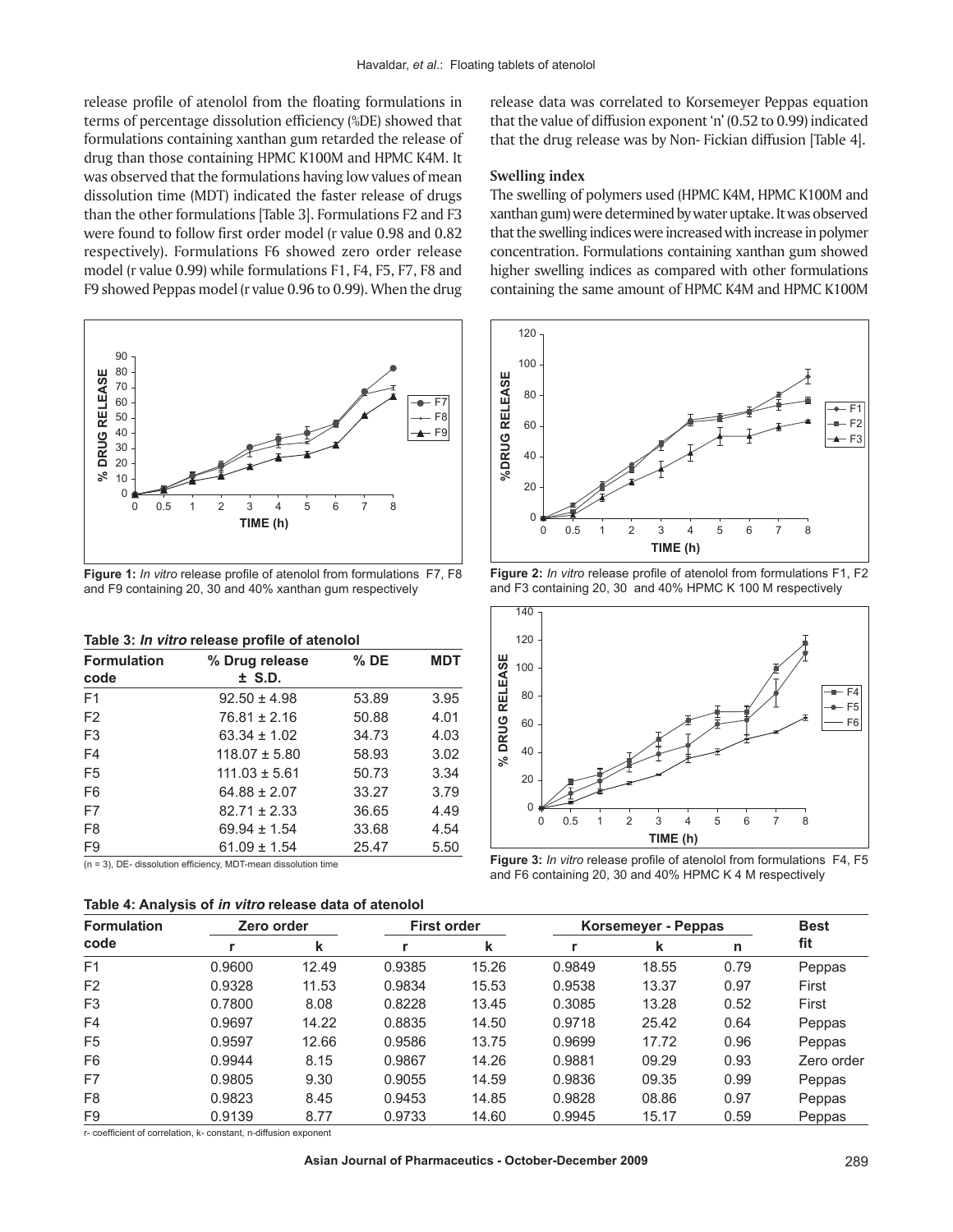[Table 2]. This is because during dissolution a tablet containing xanthan gum instantly forms a viscous gel layer that slows down in sweep of dissolution fluid towards the core of matrix tablet. Swelling was a strong enough to avoid premature disintegration



**Figure 4:** Swelling indices of atenolol from formulations F1, F2 and F3 containing 20, 30 and 40% HPMC K 100 M respectively



**Figure 5:** Swelling indices of atenolol from formulations F4, F5 and F6 containing 20, 30 and 40% HPMC K 4 M respectively



**Figure 6:** Swelling indices of atenolol from formulations F7, F8 and F9 containing 20, 30 and 40% xanthan gum respectively

as well as burst effect and retarded the release of drug for a long period of time.<sup>[27]</sup> The results of these tests are provided in Figures 4-6. Usually swelling is essential to ensure floating. For floating the tablets, there should be appropriate balance between swelling and water uptake. It was observed that HPMC grade also affect the swelling. No effect of effervescence on the swelling index was observed. Swelling index values starts decreasing when polymer erosion starts in medium.[28]

It can be concluded that lesser floating lag time and prolonged floating duration can be achieved by using the polymer xanthan gum. It was also observed that formulations containing xanthan gum retarded the release of drug as the polymer swelling is crucial in determining the release rate. An inverse correlation between swelling and drug release was observed. It was found that the formulations with maximum swelling indices showed slower release of drugs.

## **ACKNOWLEDGEMENTS**

We are thankful to Dr. R. J. Dias, Principal, Satara College of Pharmacy, Satara, for permitting us to carry out the research work in the laboratory. The authors are also grateful to Flamingo Pharmaceuticals, Mumbai for the gift samples.

## **REFERENCES**

- 1. Ichikawa M, Watanake S, Yake YM. A new multiple unit oral floating dosage systems: Preparation and *in vitro* evaluation of floating and sustained release characteristics. J Pharm Sci 1991;80:1062-6.
- 2. Yeole PG, Khan S, Shah K. Floating drug delivery system: Need and development. Int J Pharm Sci 2005;67:265-72.
- 3. Chawla G, Gupta P, Koradia V, Bansal AK. Gastro retention, a means to address regional variability in intestinal drug absorption. Pharm Tech 2006;50-60.
- 4. Davis SS. Formulation strategies for absorption windows. DDT 2005;10:249-57.
- 5. Arora S, Ali J, Ahuja A, Khar RK, Baboota S. Floating drug delivery system. AAPS Pharm Sci Tech 2005;6:E372-90.
- 6. Rocca JG, Omidian H, Shah K. Progress in gastro retentive drug delivery system, Business Briefing: PharmaTech 2003;5:152-6
- 7. Talukdar MM, Mooter GV, Augustijns P, Tjandra-Maga T, Verbeke N, Kinget R. *In vivo* evaluation of xanthan gum as potential excipients for oral controlled release matrix tablet formulation. Int J Pharm 1998;169:105-13.
- 8. Choi BY, Park HJ, Hawng SJ, Park JB. Preparation of alginate beads for floating drug delivery system: Effect of CO $_{_2}$  gas forming agents. Int J Pharm 2002;239:81-91.
- 9. Sungthongjeen S, Paeratakul O, Limmatvapirat S. Preparation and *in vivo*  evaluation of a multiple unit floating drug delivery system based on gas formation technique. Int J Pharm 2006;324:136-43.
- 10. Shimpi S, Chauhan B, Mahadik KR, Paradkar A. Preparation and evaluation of diltiazem hydrochloride-gelucire 43/01 floating granules prepared by melt granulation. AAPS Pharm Sci Tech 2004;5:1-6.
- 11. Tanwar YS. Floating microspheres: Development, characterization and application. Available from: http://www.pharmainfo.net. [last cited in 2007].
- Dollery C. Therapeutic Drugs.1<sup>st</sup> ed. Edinburgh: Churchill Livingstone; 1999. p. A.224-7.
- 13. Florey K. Analytical profile of drug substances. 12<sup>th</sup> ed. Vol. 13. New Delhi: Reed Elsevier India Pvt. Ltd; 2005. p. 2-25.
- 14. Chopra S, Patil GV, Motwani SK. Release modulating hydrophilic matrix systems of losartan potassium: Optimization of formulation using statistical experimental design. Eur J Pharm Biopharm 2007;66:73-82.